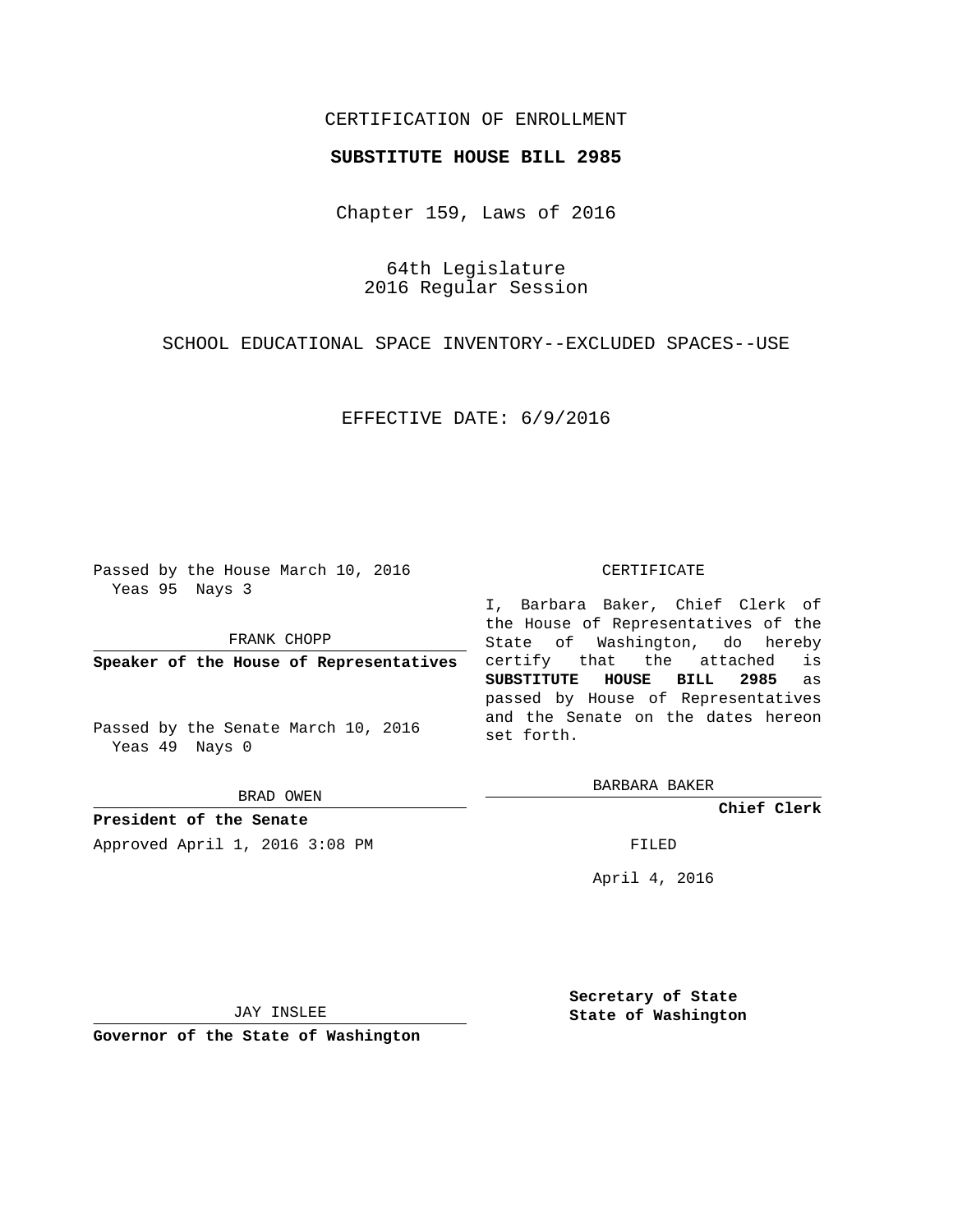## **SUBSTITUTE HOUSE BILL 2985**

AS AMENDED BY THE SENATE

Passed Legislature - 2016 Regular Session

# **State of Washington 64th Legislature 2016 Regular Session**

**By** House Capital Budget (originally sponsored by Representatives Riccelli, Short, Ormsby, Parker, Holy, Manweller, McCaslin, Tharinger, Peterson, Stanford, Kretz, Magendanz, and Moscoso)

READ FIRST TIME 02/29/16.

 AN ACT Relating to excluding certain school facilities from the inventory of educational space for determining eligibility for state assistance for common school construction; and amending RCW 28A.525.055.4

5 BE IT ENACTED BY THE LEGISLATURE OF THE STATE OF WASHINGTON:

6 **Sec. 1.** RCW 28A.525.055 and 2006 c 263 s 304 are each amended to 7 read as follows:

 (1) The rules adopted by the superintendent of public instruction for determining eligibility for state assistance for new construction shall exclude from the inventory of available educational space those spaces that have been:

12 (a) Constructed for educational and community activities from 13 grants received from other public or private entities<u>; or</u>

14 (b) Vacated by new construction in lieu of modernization; and

15 (i) Used for purposes of supporting state-funded all-day 16 kindergarten or class size reduction in kindergarten through third 17 grade, if the lack of district facilities warrants such a use; or

18 (ii) The district is experiencing a short-term special school 19 housing burden due to enrollment growth and failed school 20 construction bond elections within the prior five years.